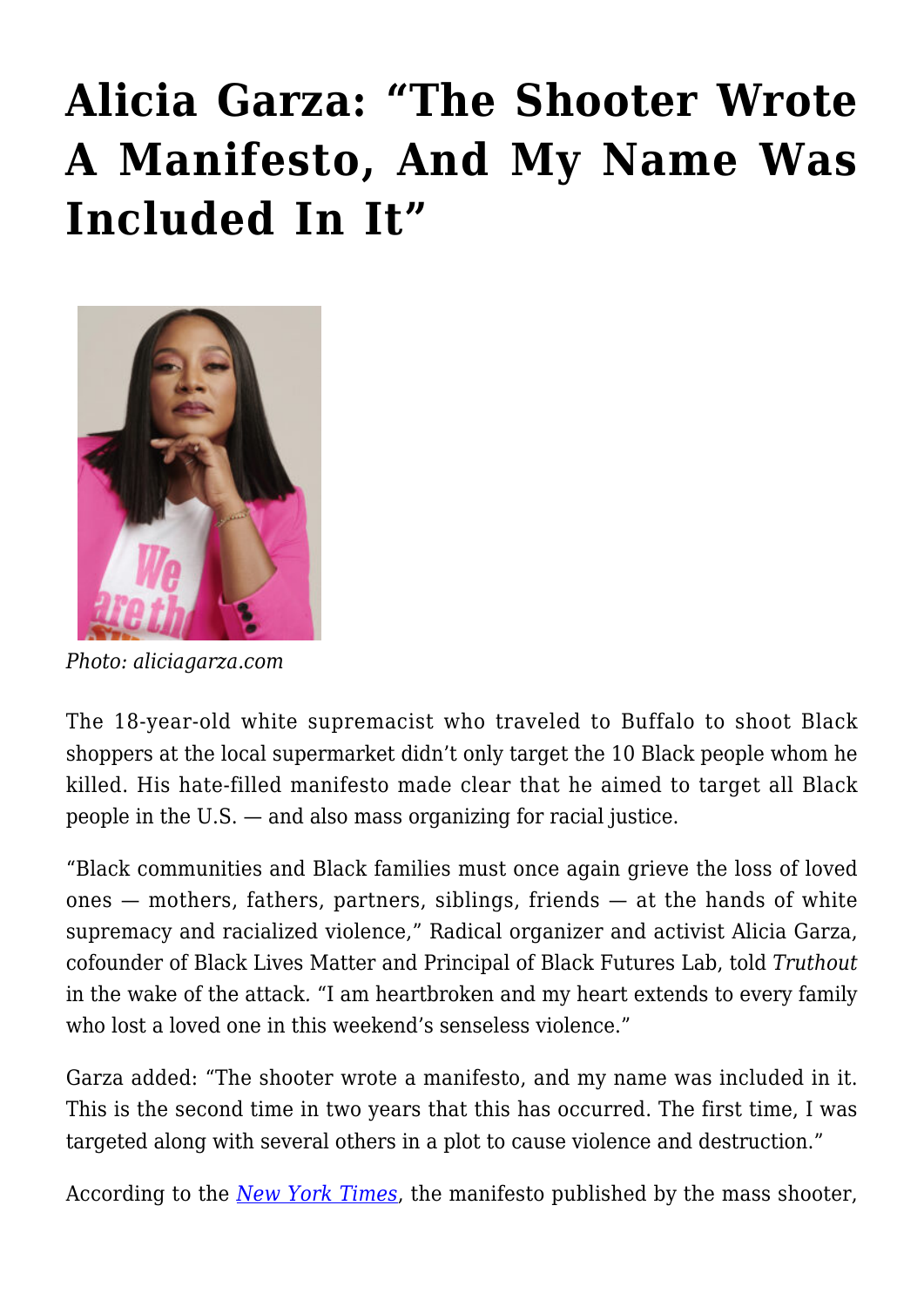Payton S. Gendron, stated that he had decided to target east Buffalo "because it held the largest percentage of Black residents near his home in the state's Southern Tier, a predominately white region that borders Pennsylvania." The killer's manifesto praised the white supremacist who [killed nine Black](https://truthout.org/articles/we-were-never-meant-to-survive-a-response-to-the-attack-in-charleston/) [churchgoers in Charleston, South Carolina, in 2015](https://truthout.org/articles/we-were-never-meant-to-survive-a-response-to-the-attack-in-charleston/) and also praised the [white](https://truthout.org/articles/settler-colonialism-lurked-beneath-the-christchurch-massacre/) [supremacist shooter who killed 51 Muslims in Christchurch, New Zealand, in](https://truthout.org/articles/settler-colonialism-lurked-beneath-the-christchurch-massacre/) [2019](https://truthout.org/articles/settler-colonialism-lurked-beneath-the-christchurch-massacre/).

The attack has spurred [renewed calls for mass organizing](https://truthout.org/articles/racist-attack-in-buffalo-was-crafted-to-terrorize-us-heres-how-we-fight-back/) across the country. Garza is also calling for swift action to curtail the proliferation of racial terror and broader participation in ongoing mass organizing efforts in the U.S. to push back against the emboldening of white supremacists nationwide.

Garza emphasizes that combatting the emboldened forces of white supremacy in the U.S. while simultaneously confronting other forms of inequality, poverty, climate crisis and environmental injustice will require building broad-based social movements with the power to significantly alter how capitalist institutions function and the strategic vision to initiate a transition toward a new socioeconomic order beyond capitalism. These have never been easy tasks, yet they are even more important in our own time as global neoliberalism has intensified economic and social contradictions and the climate crisis threatens to end organized human life.

In the interview that follows, Garza explains why racism continues to play such a critical role in our society, how to build independent Black political power, which is the mission of Black Futures Lab, and what is needed in the face of attacks like the white supremacist shooting in Buffalo.

## *C.J. Polychroniou: What words would you like to offer up in this moment, as people absorb the horrifying news of the anti-Black mass shooting in Buffalo?*

*Alicia Garza:* White nationalist violence is escalating — and the leadership of this country refuses to do anything significant about it. For the last six years, the former president, his supporters and like-minded politicians have taken up a bullhorn to work up white nationalists, white supremacists and vigilantes. They have gained political capital by stoking the fears of people who fear demographic change, and given political and moral cover to those who respond to these changes — and to their fear of and anxiety about this country's undeniable future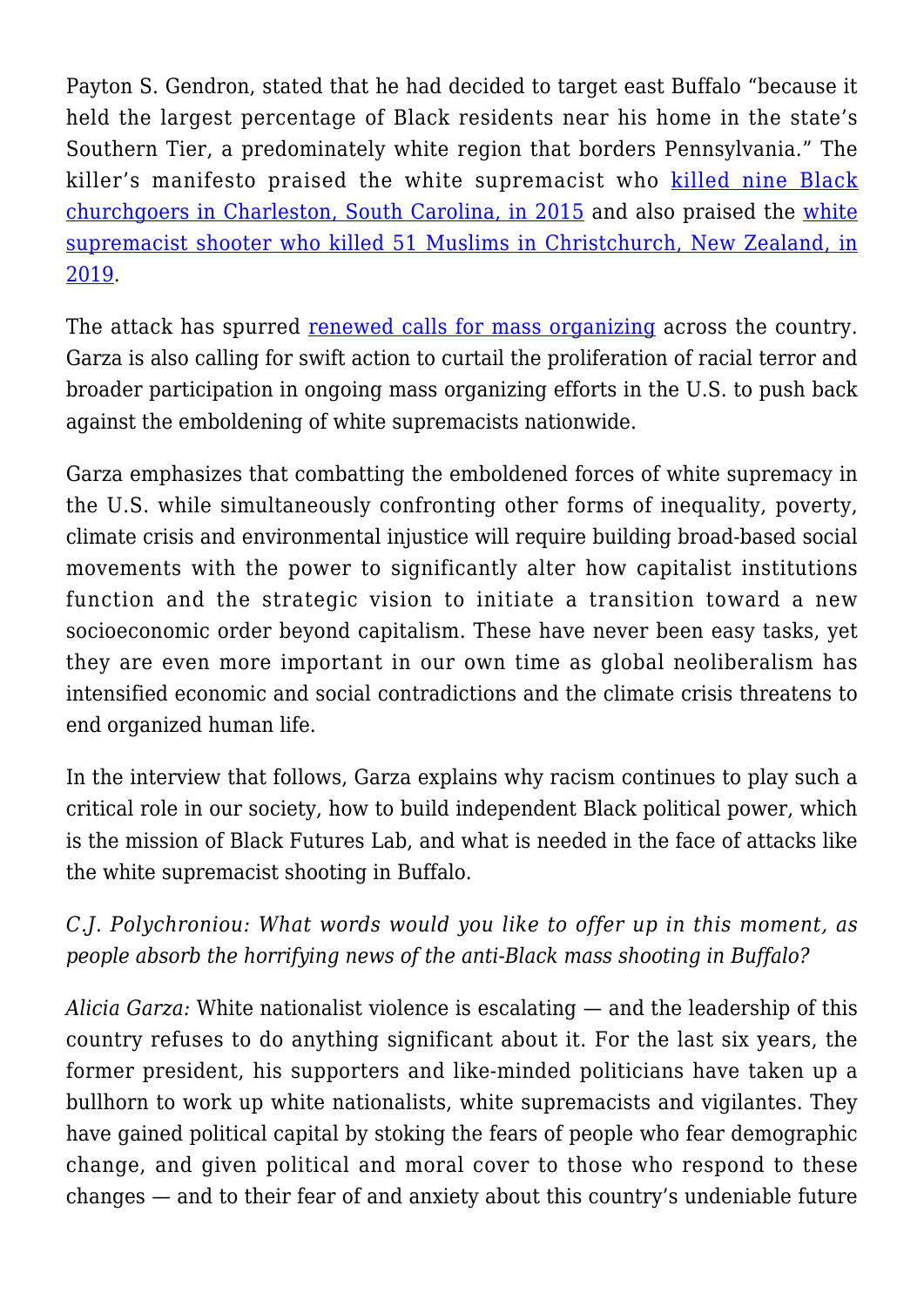— with violence. This is not new. We know the backlash that occurs when Black communities flex our power. The response has always been racialized terror and racialized violence, and it is being used on purpose.

While the president tours the country encouraging states to spend COVID dollars on expanding police forces, white supremacists are wreaking havoc in our government and in our lives. White supremacists are emboldened when they know that there are no significant consequences for their actions, and when they realize they have sympathizers and allies in our government. Which political party will take real action to save lives and to save this country? We don't need any more empty words, statements, or symbolic gestures. We need action, and we deserve real change.

Companies like Wikipedia and Facebook are also complacent, as they shelter and provide information that allows white nationalists to carry out racial terror. The existence of a profile I did not initiate has been leveraged to obtain sensitive information about myself and my family for the second time. Despite our safety being compromised, Wikipedia continues to refuse to do anything about it, ostensibly in the name of free speech and protecting "user generated content." But what happens when those users are white supremacists? I am not the only one Wikipedia will not protect — journalists and other activists are experiencing these same challenges on their site. They are just one of a few sites that excuse and condone the invasion of our privacy and leave us vulnerable to attacks from people who want to harm us because of the work we do.

Without swift and decisive action, we will continue to see racial terror proliferate, and more innocent lives will be stolen.

*You have been an organizer and a civil rights activist for over two decades. You are the co-creator of Black Lives Matter (BLM) and principal at Black Futures Lab (BFL). Could you share your thoughts on why racism remains a foundational feature of U.S. society?*

Racism remains a foundational feature of U.S. society because it is key in distributing power. Power is the ability to make the rules and change the rules, and racism helps to determine who gets to make the rules. Racism provides the justifications for why some people have and some people don't, why some people live longer than others, have roofs over their heads and jobs, why some people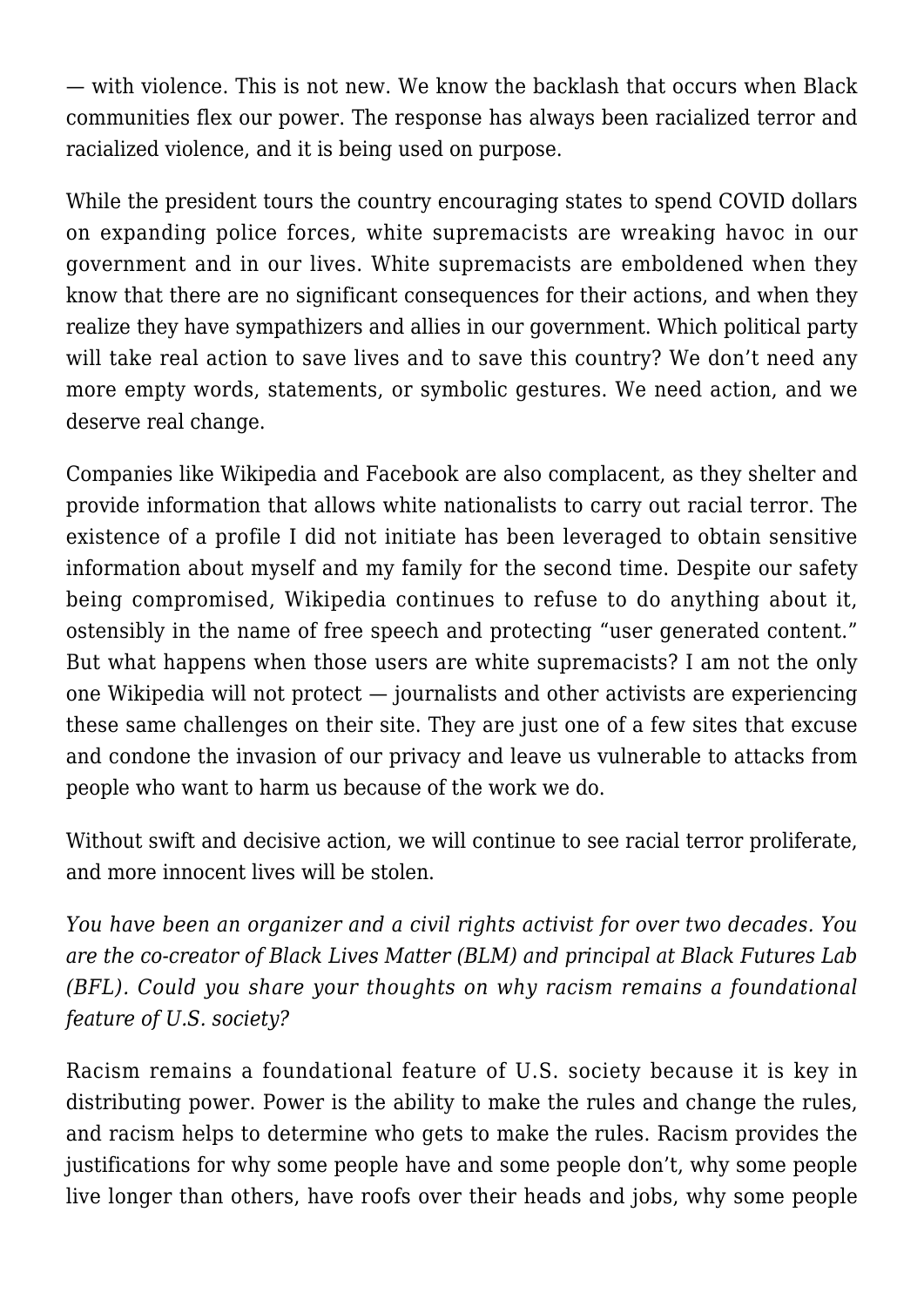can be doing really well while others are really struggling. Racism keeps us from fighting back, together, against these rigged rules, because racism helps to obscure that the rules are rigged in the first place.

*Tell us about Black Futures Lab. How did it come about and what are its primary aims and ultimate goals?*

The Black Futures Lab works to make Black communities powerful in politics, so that we can be powerful in the rest of our lives. We work to equip Black communities with the tools we need to undo the rules that are rigged against us, and to replace rigged rules with new rules that move all of us forward, together.

I started the Black Futures Lab, and another political organization, the Black to the Future Action Fund, to build independent Black political power — that means to put Black communities in a position to make the rules and change the rules, and to be a part of deciding who gets what, when, and why. At the Black Futures Lab, we have a few strategies that we employ to build Black political power. We collect recent and relevant data about who our communities are and what we want from our government — the Black Census Project is a part of that work.

With the Black Census Project, we are working to collect 200,000 responses from Black communities across the nation, to learn more about what we're experiencing every day, and what we want to see done about it. We do policy and legislative advocacy work, taking the information from our research and using it to inform policy that would improve the lives of Black communities. We also train our communities how to write, win and implement new rules that would improve our lives in cities and states. We design good public policy and work to get it passed in order to motivate and activate Black communities to vote. And we invest in our communities with the resources we need to be powerful. We provide resources for organizing that folk may not have access to otherwise.

Through our first Black Census Project, we provided Black organizations with resources to hire organizers, and the technology they needed to reach as many people as possible; we're doing the same with this year's Black Census Project. This year, we'll be moving about \$2 million to Black organizing work, to Black-led organizations across the country.

*The problem of low wages is considered to be the most pressing one among Black respondents who took part in a recent Black Census initiated by BFL. What do*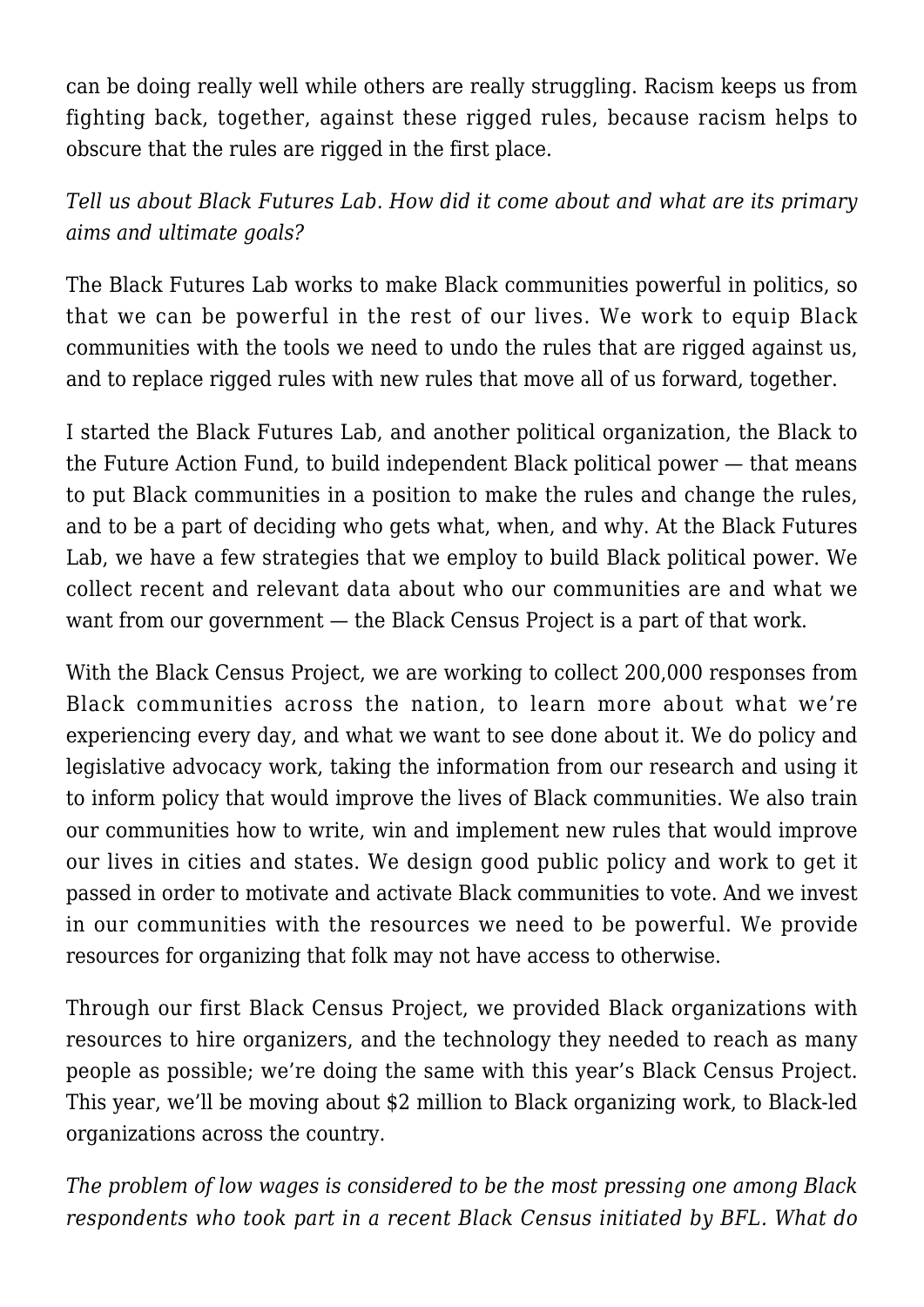*you consider to be the best strategies for raising wages and improving labor standards for people of color?*

In order to address the problem of low wages that are not enough to support a family, Black Census respondents favored raising the minimum wage to \$15/hour and increasing government participation in providing housing and health care. In the most recent Temperature Check polls run by the Black to the Future Action Fund, respondents want to see an extension of the COVID-19 stimulus bill in the form of monthly \$2,000 checks until the pandemic is over. Respondents indicate that they would use that stimulus check for matters of survival — rent/mortgage, utilities, healthcare. We also see a desire to strengthen unions and regulate workplaces and corporations in order to address labor standards and wages.

*Black communities and people in poverty have disproportionately high exposure to health and environmental risks. Given that environmental racism is very real in the U.S., what do you envision to be the role of Black Futures Lab in the struggle against environmental racism and in the broader task of building a global climate movement?*

Black communities are disproportionately impacted by environmental racism. We found in our Temperature Check Polls that Black people understood the environment to be about more than weather — it was also about having access to the things we need to live well. A third of our respondents said that lack of access to clean drinking water was a major concern for them, and 31 percent said that a lack of access to healthy food was one of their primary concerns related to environmental racism. Our role is to show the impact on Black communities, and ensure that the resolution to those impacts present themselves in public policy that we win and implement in cities and states across the country.

*Forging a common identity among people from diverse communities, with a shared worldview and a shared strategy in the pursuit of justice and radical social change, defined the mission of social movements worldwide during the 1960s and 1970s. I may be wrong, but I don't see this being the case with many of today's social movements, which seem to concentrate overwhelmingly on single issues and are indeed deprived of an overarching agenda for transforming our world. What are your own thoughts on this matter? Is it possible to build a broad and inclusive social movement in the political, social, economic and cultural landscape of the 21st century that challenges the existing socioeconomic order while*